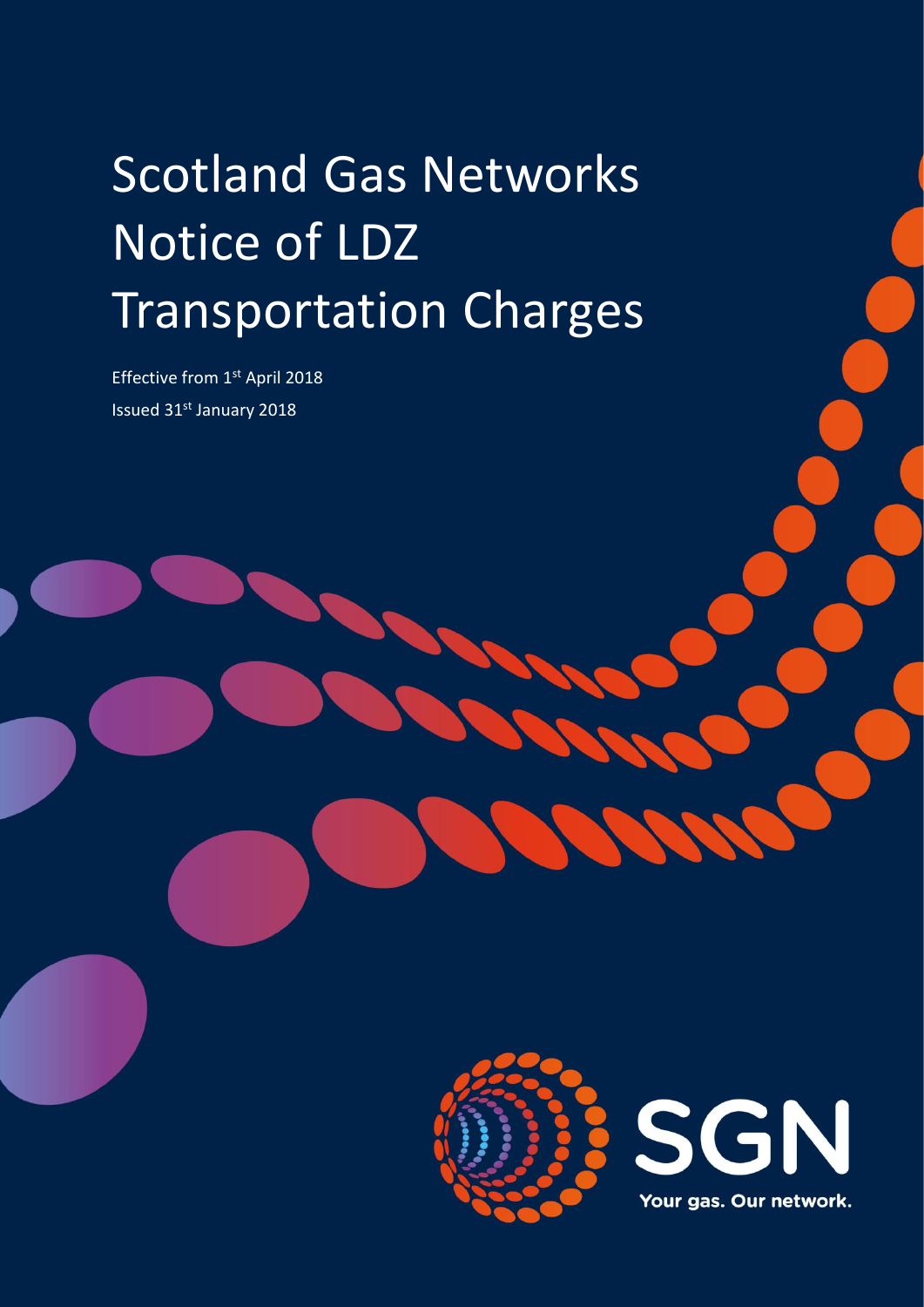## Contents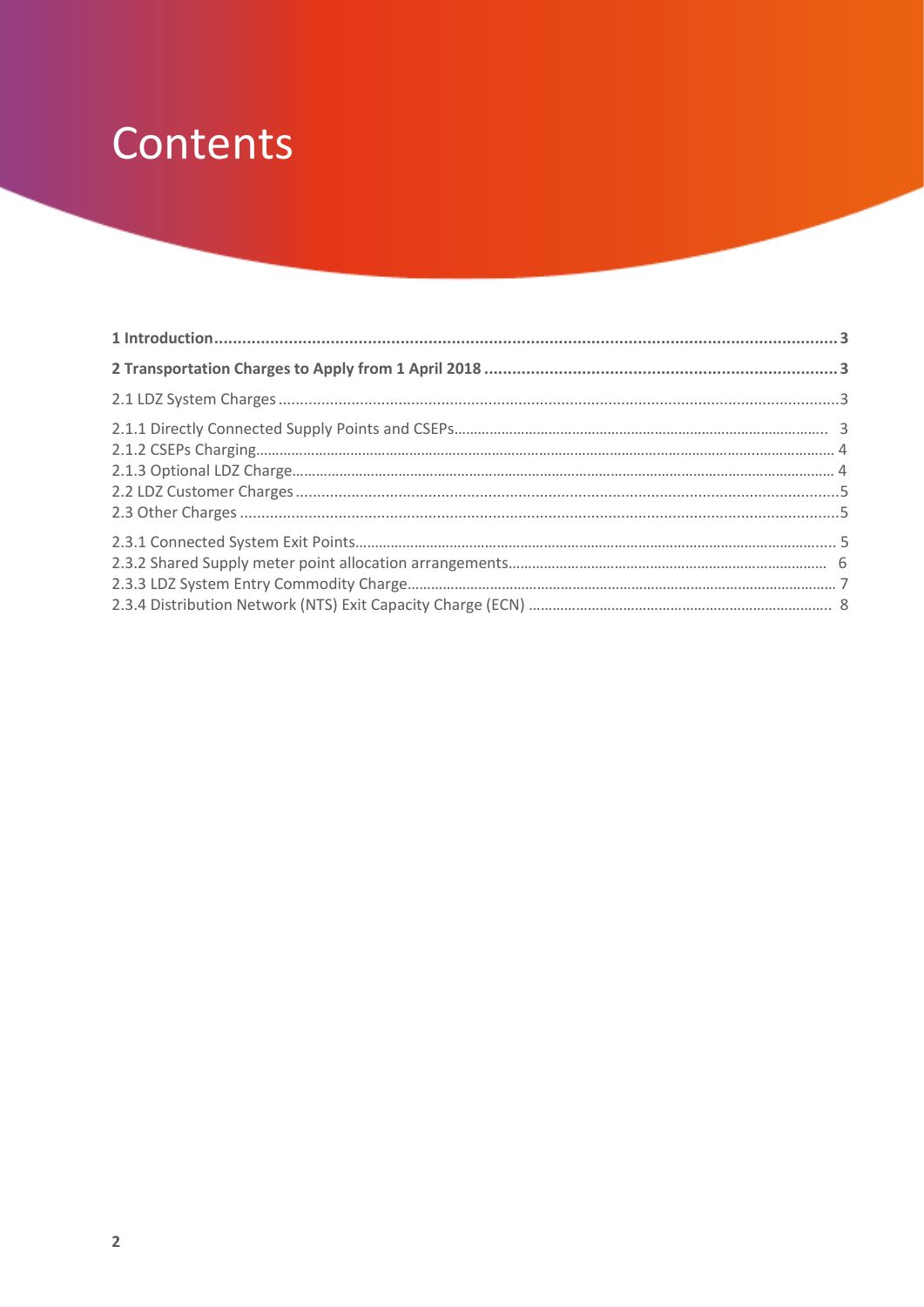### **1 Introduction**

This publication gives Notice of the LDZ transportation charges expected to apply from 1 April 2018 for the use of Scotland Gas Networks gas distribution network, as required by Standard Special Condition A4 of the Gas Transporter Licence. This document does not override or vary any of the statutory, licence or Network Code obligations upon Scotland Gas Networks.

For more information on the charges set out in this document, please contact via email: **pricingteam@sgn.co.uk**

## <span id="page-2-0"></span>**2 Transportation Charges to Apply from 1 April 2018**

#### **2.1 LDZ System Charges**

The standard LDZ system charges consist of capacity and commodity charges with separate functions for directly connected supply points and for Connected System Exit Points (CSEPs). As set out in DNPC08, with effect from 1 April 2012 the separate functions for CSEPs ceased and the same charges apply to CSEPs as to directly connected supply points.

Where the LDZ charges are based on functions, these functions use Supply Point Off take Quantity (SOQ) in the determination of the charges. At daily metered (DM) supply points the SOQ is the registered supply point capacity. For non-daily metered (NDM) supply points, the SOQ is calculated using the supply point End User Category (EUC) and the appropriate load factor.

#### <span id="page-2-1"></span>**2.1.1 Directly Connected Supply Points and CSEPs**

The unit charges and charging functions used to calculate charges to directly connected supply points and CSEPs are set out below.

| LDZ System Charge Codes-Directly Connected Supply Points and Connected System |  |
|-------------------------------------------------------------------------------|--|
|-------------------------------------------------------------------------------|--|

| <b>Directly Connected</b> |                    | <b>CSEPS</b>         |                    |
|---------------------------|--------------------|----------------------|--------------------|
| <b>Invoice</b>            | <b>Charge Code</b> | <b>Invoice</b>       | <b>Charge Code</b> |
| LDZ Capacity              | ZCA                | <b>ADC Capacity</b>  | 891                |
| <b>LDZ Commodity</b>      | ZCO                | <b>ADC Commodity</b> | 893                |

#### **LDZ System Capacity Charges-**Directly Connected Supply Points and Connected Systems

| <b>Charge Band (kWh/annum)</b> | Capacity p/peak day kWh/day |
|--------------------------------|-----------------------------|
| Up to 73,200                   | 0.2044                      |
| 73,200 to 732,000              | 0.1840                      |
| >732,000 kWh                   | 1.1879 x SOQ ^ -0.2338      |
| Subject to a minimum rate of   | 0.0090                      |
| Minimum reached at SOQ of      | 1,174,566,357 kWh           |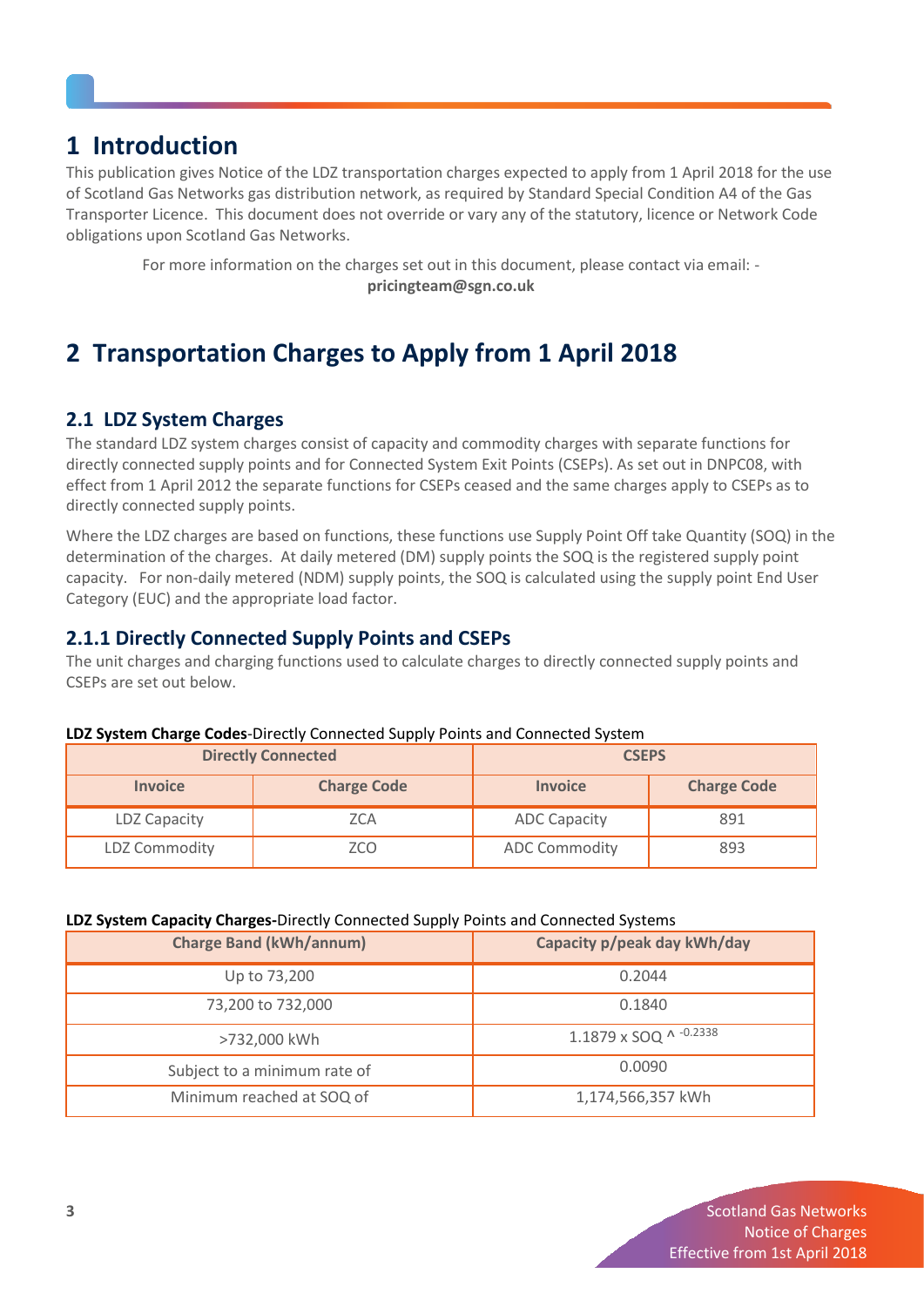| <b>Charge Band (kWh/annum)</b> | <b>Commodity p/kWh</b>   |
|--------------------------------|--------------------------|
| Up to 73,200                   | 0.0303                   |
| 73,200 to 732,000              | 0.0271                   |
| >732,000 kWh                   | 0.2216 x SOQ ^ $-0.2597$ |
| Subject to a minimum rate of   | 0.0014                   |
| Minimum reached at SOQ of      | 294,552,928 kWh          |

#### **LDZ System Commodity Charges-**Directly Connected Supply Points and Connected Systems

#### **2.1.2 CSEPs Charging**

LDZ System charges for transportation to Connected System Exit Points (CSEPs) are identical to those for transportation to direct loads.

In the calculation of the LDZ charges payable for CSEPs, the unit commodity and capacity charges are based on the supply point capacity equal to the CSEP peak day load for the completed development irrespective of the actual stage of development.

The SOQ used is therefore the estimated SOQ for the completed development as provided in the appropriate Network Exit Agreement (NExA). For any particular CSEP, each shipper will pay identical LDZ unit charges regardless of the proportion of gas shipped. Reference needs to be made to the relevant NExA or CSEP ancillary agreement to determine the completed supply point capacity.

#### **2.1.3 Optional LDZ Charge**

The optional LDZ tariff is available, as a single charge, as an alternative to the standard LDZ system charges. This tariff may be attractive to large loads located close to the NTS. The rationale for the optional tariff is that, for large Network loads located close to the NTS or for potential new Network loads in a similar situation, the standard LDZ tariff can appear to give perverse economic incentives for the construction of new pipelines when Network connections are already available. This could result in an inefficient outcome for all system users.

#### The charge is calculated using the function below:

| <b>Invoice</b> | <b>Charge Code</b> | p/peak day kWh/day                                  |
|----------------|--------------------|-----------------------------------------------------|
| ADU            | 381                | 902 x $[(SOQ)$ ^-0.834] x D + 772 x $(SOQ)$ ^-0.717 |

Where (SOQ) is the Registered Supply Point Capacity, or other appropriate measure, in kWh per day and D is the direct distance, in km, from the site boundary to the nearest point on the NTS. Note that ^ means "to the power of …"

Further information on the optional LDZ tariff can be obtained from the pricing team via email at

**[pricingteam@sgn.co.uk](mailto:pricingteam@sgn.co.uk)**

**4** Scotland Gas Networks Notice of Charges ` Effective from 1st April 2018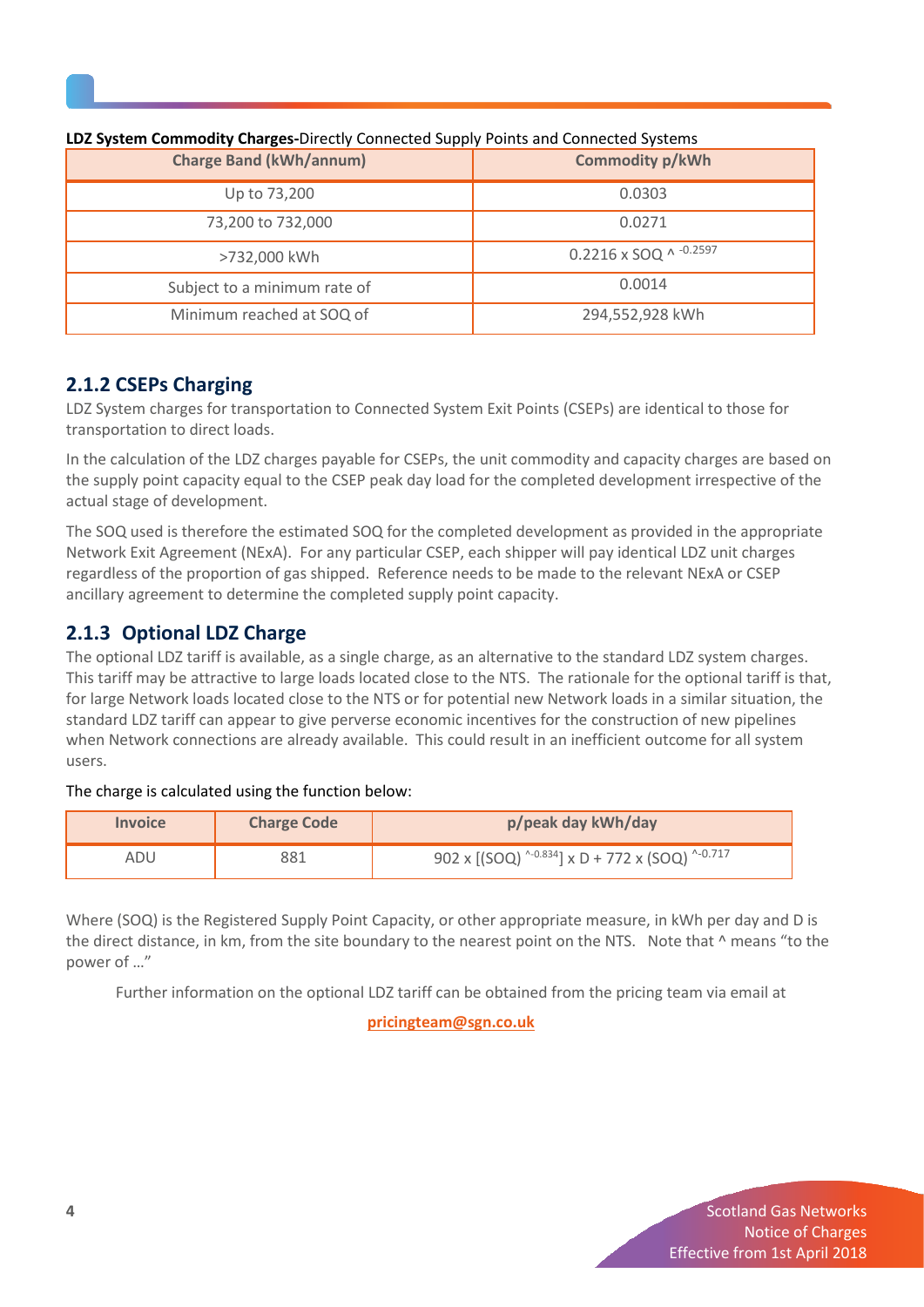#### **2.2 LDZ Customer Charges**

<span id="page-4-0"></span>For supply points with an AQ of less than 73,200 kWh per annum, the customer charge is a capacity charge. For supply points with an AQ between 73,200 and 732,000 kWh per annum, the customer charge is made up of a fixed charge which depends on the frequency of meter reading, plus a capacity charge based on the registered supply point capacity (SOQ).

For supply points with an AQ of over 732,000 kWh per annum, the customer charge is based on a function related to the registered supply point capacity (SOQ).

The unit charges and charging functions used to calculate customer charges to directly connected supply points are as follows:

#### **LDZ Customer Capacity Charges**

| <b>Charge Code</b>             | <b>CCA</b>                      |
|--------------------------------|---------------------------------|
| <b>Charge Band (kWh/annum)</b> | p/peak day kWh/day              |
| Up to 73,200                   | 0.1158                          |
| 73,200 to 732,000              | 0.0038                          |
| >732,000 kWh                   | $0.0780 \times SOQ$ ^ $-0.2100$ |

In addition to the above, the following fixed charge applies to supply points with an AQ between 73,200 and 732,000 kWh:

#### **LDZ Customer Fixed Charges**

| <b>Charge Code</b>               | <b>CFI</b>                |
|----------------------------------|---------------------------|
| <b>Supply Point Fixed Charge</b> | <b>Fixed Charge p/day</b> |
| Non-monthly read                 | 32.0002                   |
| Monthly read                     | 34.0733                   |

#### **2.3 Other Charges**

Other Charges include administration charges at Connected System Exit Points, Shared Supply Meter Points and Interconnectors.

#### **2.3.1 Connected System Exit Points**

A CSEP is a system point comprising one or more individual exit points which are not supply meter points. This includes connections to a pipeline system operated by a Gas Transporter other than Scotland Gas Networks.

The calculation of LDZ charges payable for shipping to CSEPs is explained in section 2.1.2.

There is no customer charge payable for connected systems and from 1 June 2017 CSEP administration charges no longer apply.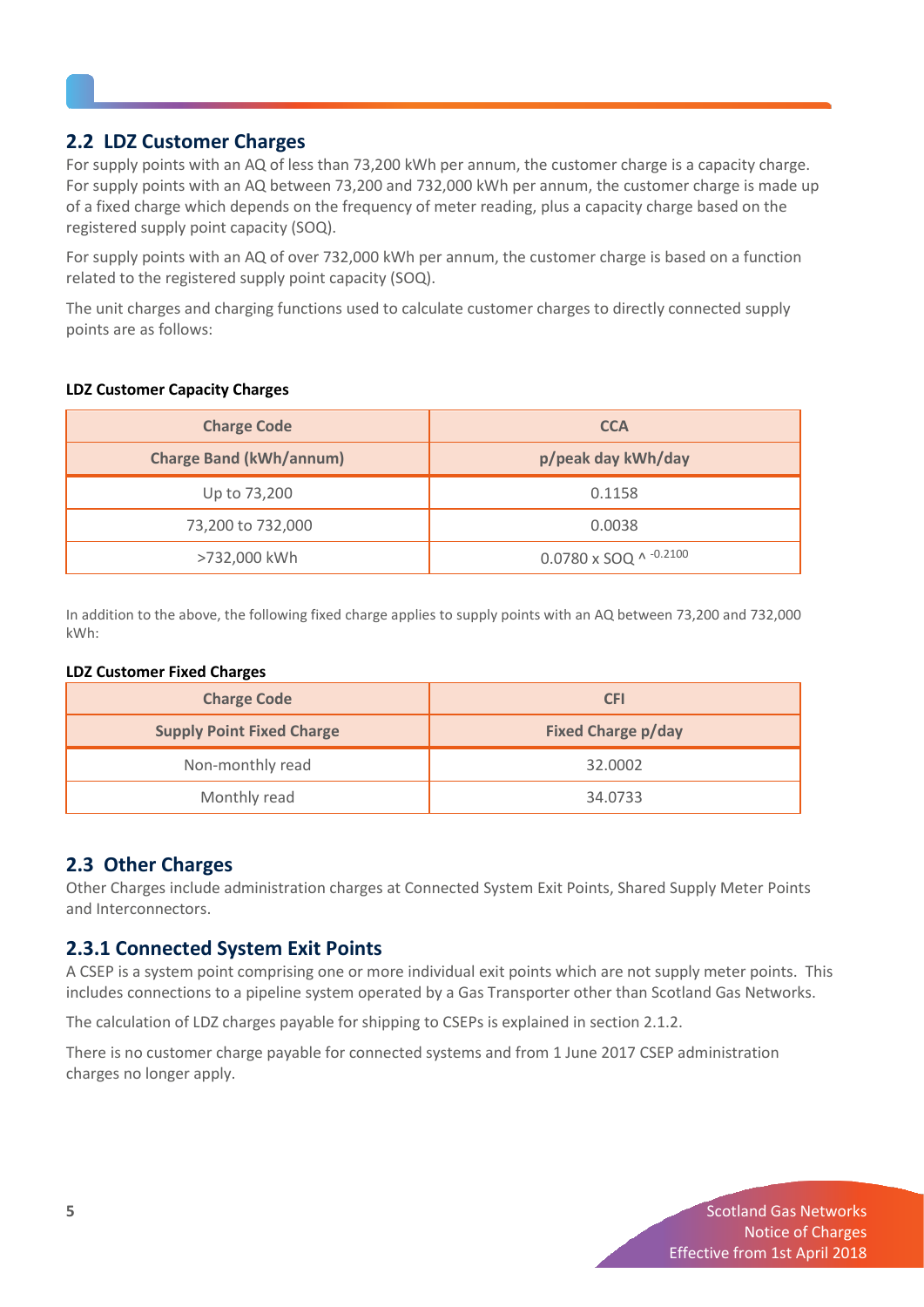#### **2.3.2 Shared Supply meter point allocation arrangements**

An allocation service for daily metered supply points with AQs of more than 58,600 MWh per annum is available. This allows shippers / suppliers to supply gas through a shared supply meter point.

The allocation of daily gas flows between the shippers / suppliers can be done either by an appointed agent or by the transporter.

The administration charges which relate to these arrangements are shown below. Individual charges depend on the type of allocation service nominated and whether the site is telemetered or non-telemetered.

The charges are (expressed as £ per shipper per supply point):

|     | Charge Code |
|-----|-------------|
| ADL | 883         |

| <b>Agent Service</b>            | Telemetered | Non-telemetered |
|---------------------------------|-------------|-----------------|
| Setup charge                    | £107.00     | £183.00         |
| Shipper-shipper transfer charge | £126.00     | £210.00         |
| Daily charge                    | £2.55       | £2.96           |

| <b>Transporter Service</b>      | <b>Telemetered</b> | Non-telemetered |
|---------------------------------|--------------------|-----------------|
| Setup charge                    | £107.00            | £202.00         |
| Shipper-shipper transfer charge | £126.00            | £210.00         |
| Daily charge                    | £2.55              | £3.05           |

**6** Scotland Gas Networks Notice of Charges ` Effective from 1st April 2018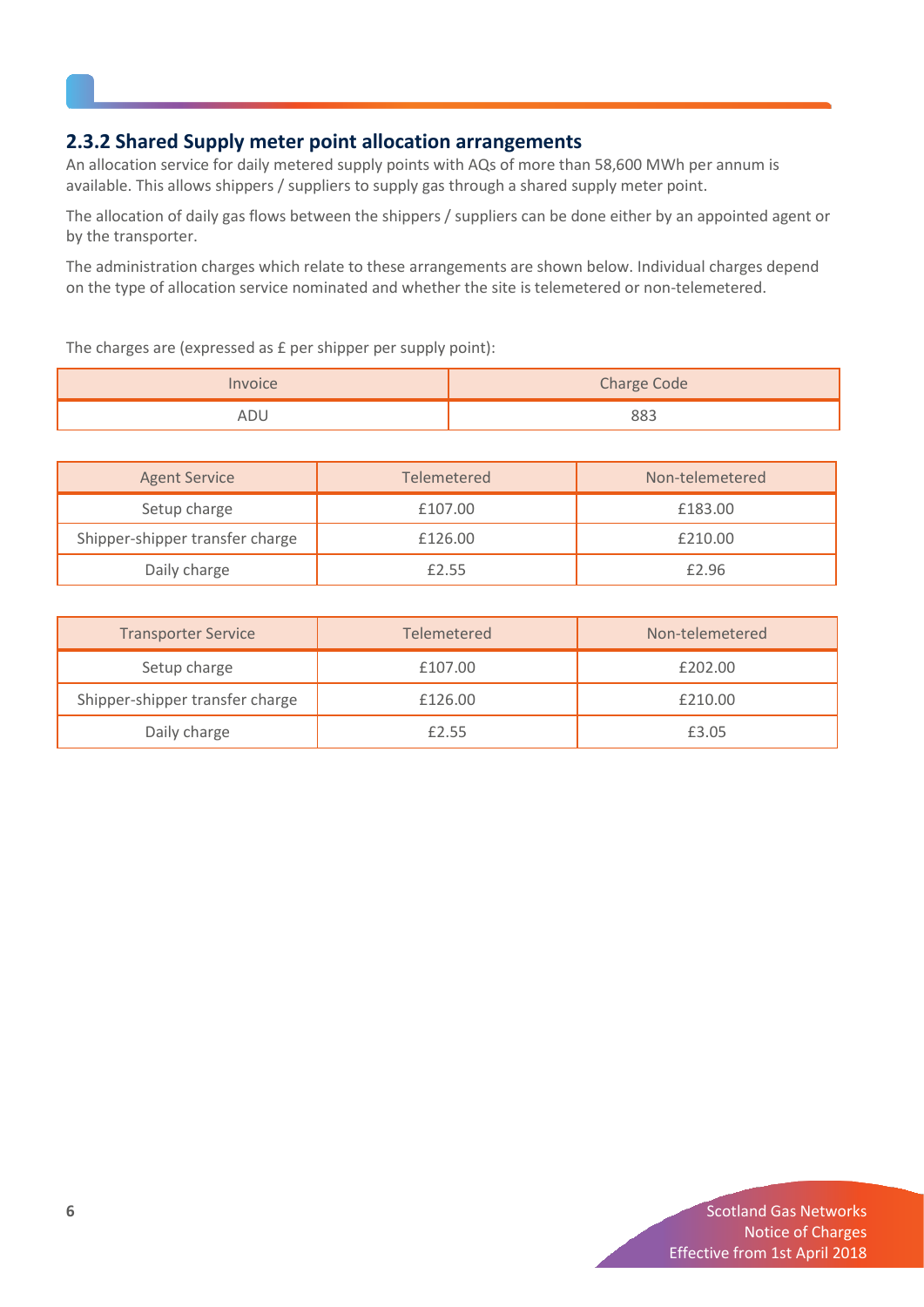#### **2.3.3 LDZ System Entry Commodity Charge**

The methodology relating to Distributed Gas Charging Arrangements as set out in Uniform Network Code Modification 0391 and approved by Ofgem in September 2012 and implemented from 1st April 2013. The LDZ System Entry Commodity Charge reflects the operating costs associated with the entry of the distributed gas and the benefits in terms of deemed NTS Exit and distribution network usage. The rate associated with the LDZ System Entry Commodity Charge is calculated on a site by site basis.

| <b>Site Name</b>                    | <b>GEMINI Reference</b> | <b>Distributed Gas Commodity Rate(p/kWh)</b> |
|-------------------------------------|-------------------------|----------------------------------------------|
| <b>Grissan Girvan</b>               | GIR1 / GIR2             | 0.0001 (credit)                              |
| <b>Mains of Keithnick</b>           | <b>COUPOS</b>           | 0.0703 (credit)                              |
| <b>Grissan Riverside</b>            | <b>RIVEOS</b>           | 0.0580 (credit)                              |
| <b>Charlesfield St Boswells</b>     | <b>BOSWOS</b>           | 0.0705 (credit)                              |
| <b>Dunnswood Road Cumbernauld</b>   | <b>DUNNOS</b>           | 0.0709 (credit)                              |
| <b>East Memus Farm</b>              | CARNOS                  | 0.0709 (credit)                              |
| <b>Foveran / Savock Farm</b>        | <b>FAVROS</b>           | 0.0708 (credit)                              |
| Moray Hill Farm / Tornagrain        | <b>MORYOS</b>           | 0.0580 (credit)                              |
| <b>Peacehill Farm</b>               | <b>PEACOS</b>           | 0.0579 (credit)                              |
| <b>Peterhead</b>                    | <b>DOWNOS</b>           | 0.0581 (credit)                              |
| <b>Port Gordon Portside</b>         | POG1                    | 0.0580 (credit)                              |
| <b>Tambowie Farm</b>                | <b>TAMBOS</b>           | 0.0581 (credit)                              |
| <b>Skeddoaway Farm</b>              | <b>SKEDOS</b>           | 0.0709 (credit)                              |
| Strathcathro                        | <b>STRCOS</b>           | 0.0580 (credit)                              |
| <b>Tornagrain 2</b>                 | MOR <sub>2</sub>        | 0.0001 (credit)                              |
| <b>Oban LNG Medium Pressure</b>     | <b>OBIG</b>             | 0.0406 (credit)                              |
| <b>Campbeltown LNG Low Pressure</b> | CAM1                    | 0.1293 (credit)                              |
| <b>Thurso LNG Medium Pressure</b>   | THU1                    | 0.0477 (credit)                              |
| <b>Wick LNG Medium Pressure</b>     | WIC1                    | 0.0499 (credit)                              |

#### **LDZ System Entry Commodity Rate**

SGN are aware of new DN entry points that are progressing through their engineering development these may require new DN entry rates to be published within the charging period.